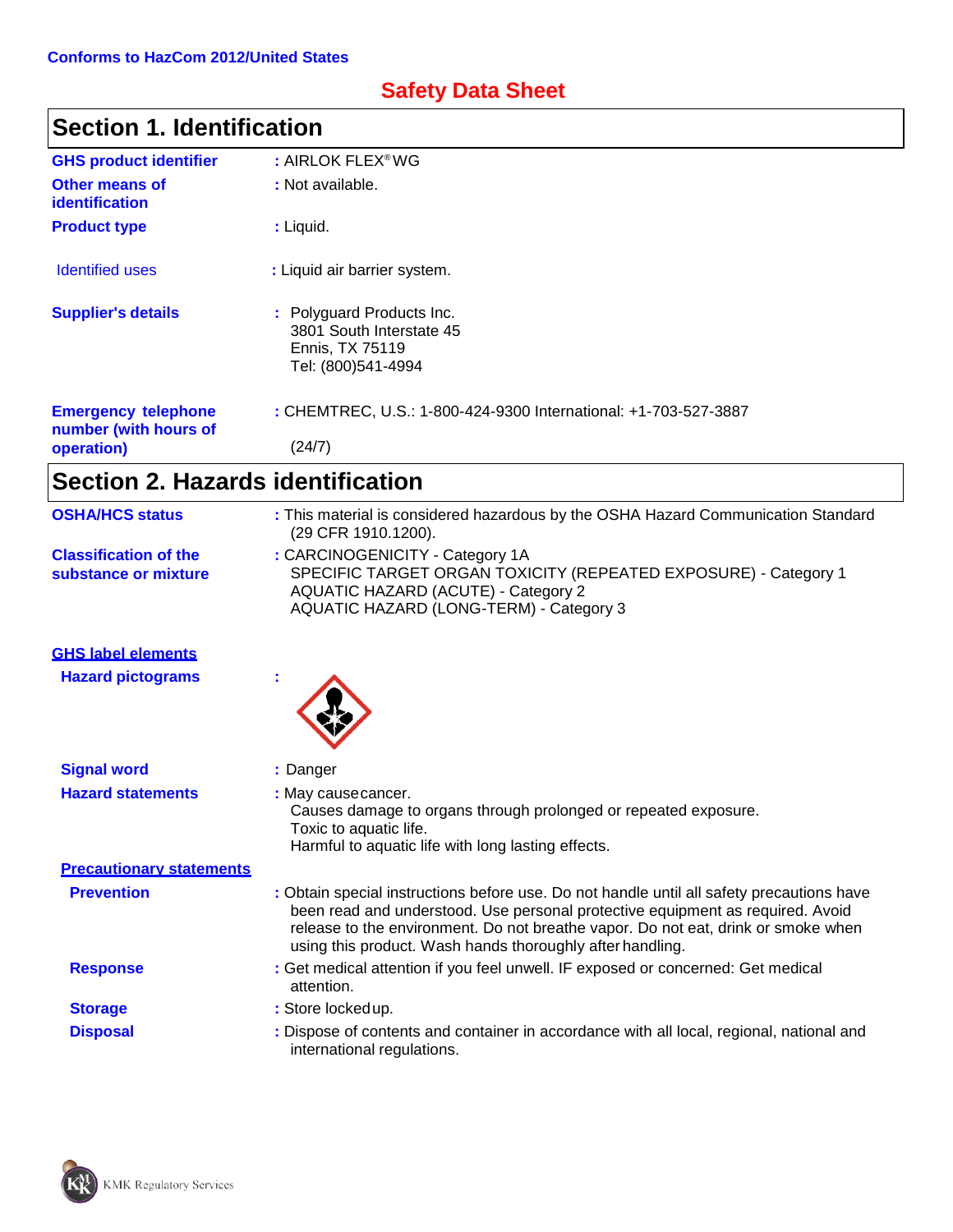### **Section 2. Hazards identification**

**Hazards not otherwise classified**

**:** None known.

# **Section 3. Composition/information on ingredients**

| <b>Substance/mixture</b>                | : Mixture        |
|-----------------------------------------|------------------|
| <b>Other means of</b><br>identification | : Not available. |

### **CAS number/other identifiers**

| <b>Ingradiant</b> nama |                   |
|------------------------|-------------------|
| <b>Product code</b>    | : Not available.  |
| <b>CAS number</b>      | : Not applicable. |

| <b>Ingredient name</b>                       | $\frac{9}{6}$ | <b>CAS number</b> |
|----------------------------------------------|---------------|-------------------|
| Paraffin waxes and Hydrocarbon waxes, chloro | $1 - 5$       | 63449-39-8        |
| Crystalline silica, quartz                   | $1 - 5$       | 14808-60-7        |
| <b>Diuron</b>                                | $0 - 0.1$     | 330-54-1          |
| 3-lodo-2-propynyl butylcarbamate             | $0 - 0.1$     | 55406-53-6        |
| Carbendazim                                  | $0 - 0.1$     | 10605-21-7        |

Any concentration shown as a range is to protect confidentiality or is due to batch variation.

There are no additional ingredients present which, within the current knowledge of the supplier and in the concentrations applicable, are **classified as hazardous to health or the environment and hence require reporting in this section.**

**Occupational exposure limits, if available, are listed in Section 8.**

## **Section 4. First aid measures**

#### **Description of necessary first aid measures Eye contact Inhalation Skin contact :** Immediately flush eyes with plenty of water, occasionally lifting the upper and lower eyelids. Check for and remove any contact lenses. Continue to rinse for at least 20 minutes. Get medical attention. **:** Remove victim to fresh air and keep at rest in a position comfortable for breathing. If it is suspected that fumes are still present, the rescuer should wear an appropriate mask or self-contained breathing apparatus. If not breathing, if breathing is irregular or if respiratory arrest occurs, provide artificial respiration or oxygen by trained personnel. Get medical attention. If unconscious, place in recovery position and get medical attention immediately. Maintain an open airway. **:** Flush contaminated skin with plenty of water. Remove contaminated clothing and shoes. Wash contaminated clothing thoroughly with water before removing it, or wear gloves. Continue to rinse for at least 20 minutes. Get medical attention. **Ingestion 1998 :** Wash out mouth with water. Remove victim to fresh air and keep at rest in a position comfortable for breathing. If material has been swallowed and the exposed person is conscious, give small quantities of water to drink. Do not induce vomiting unless directed to do so by medical personnel. If vomiting occurs, the head should be kept low so that vomit does not enter the lungs. Never give anything by mouth to an unconscious person. Get medical attention if symptoms occur.

**Most important symptoms/effects, acute and delayed**

Tel : +1-888-GHS-7769 (447-7769) / +1-450-GHS-7767 (447-7767) [www.kmkregservices.com](http://www.kmkregservices.com/) [www.askdrluc.com](http://www.askdrluc.com/) [www.ghssmart.com](http://www.ghssmart.com/) *2/11*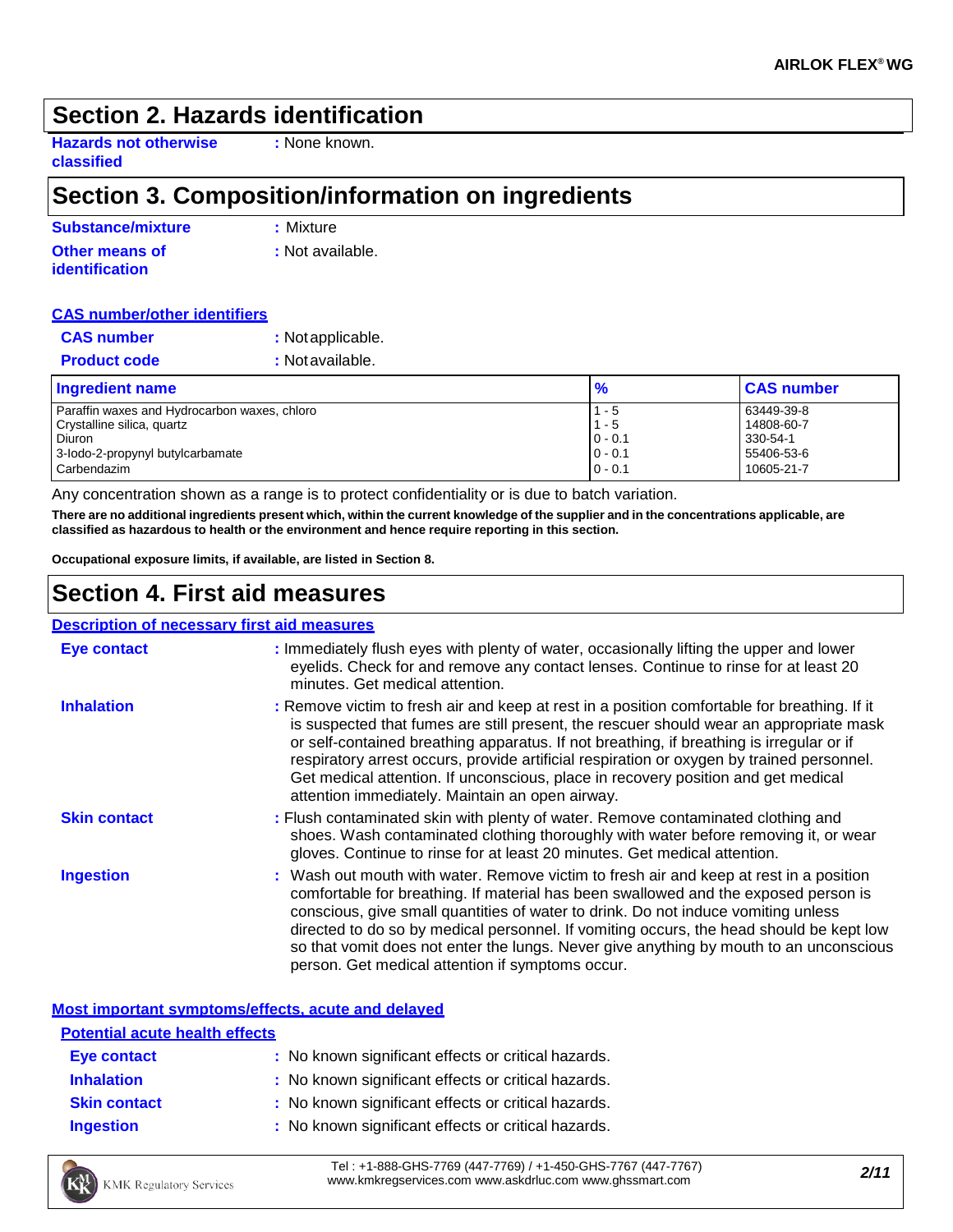# **Section 4. First aid measures**

| <b>Over-exposure signs/symptoms</b> |                                                                                                                                                                                                                                                                                                                           |
|-------------------------------------|---------------------------------------------------------------------------------------------------------------------------------------------------------------------------------------------------------------------------------------------------------------------------------------------------------------------------|
| <b>Eye contact</b>                  | : No known significant effects or critical hazards.                                                                                                                                                                                                                                                                       |
| <b>Inhalation</b>                   | : No known significant effects or critical hazards.                                                                                                                                                                                                                                                                       |
| <b>Skin contact</b>                 | : No known significant effects or critical hazards.                                                                                                                                                                                                                                                                       |
| <b>Ingestion</b>                    | : No known significant effects or critical hazards.                                                                                                                                                                                                                                                                       |
| <b>Notes to physician</b>           | Indication of immediate medical attention and special treatment needed, if necessary<br>: In case of inhalation of decomposition products in a fire, symptoms may be delayed.<br>The exposed person may need to be kept under medical surveillance for 48 hours.                                                          |
| <b>Specific treatments</b>          | : No specific treatment.                                                                                                                                                                                                                                                                                                  |
| <b>Protection of first-aiders</b>   | : If it is suspected that fumes are still present, the rescuer should wear an appropriate<br>mask or self-contained breathing apparatus. It may be dangerous to the person<br>providing aid to give mouth-to-mouth resuscitation. Wash contaminated clothing<br>thoroughly with water before removing it, or wear gloves. |

**See toxicological information (Section 11)**

# **Section 5. Fire-fighting measures**

| <b>Extinguishing media</b>                               |                                                                                                                                                                                                               |
|----------------------------------------------------------|---------------------------------------------------------------------------------------------------------------------------------------------------------------------------------------------------------------|
| <b>Suitable extinguishing</b><br>media                   | : Use an extinguishing agent suitable for the surrounding fire.                                                                                                                                               |
| <b>Unsuitable extinguishing</b><br>media                 | : None known.                                                                                                                                                                                                 |
| <b>Specific hazards arising</b><br>from the chemical     | : This material is harmful to aquatic life with long lasting effects. Fire water contaminated<br>with this material must be contained and prevented from being discharged to any<br>waterway, sewer or drain. |
| <b>Hazardous thermal</b><br>decomposition products       | : Decomposition products may include the following materials:<br>carbon dioxide<br>carbon monoxide<br>carbonyl halides<br>metal oxide/oxides                                                                  |
| <b>Special protective actions</b><br>for fire-fighters   | : No special measures are required.                                                                                                                                                                           |
| <b>Special protective</b><br>equipment for fire-fighters | : Fire-fighters should wear appropriate protective equipment and self-contained breathing<br>apparatus (SCBA) with a full face-piece operated in positive pressure mode.                                      |

## **Section 6. Accidental release measures**

|                                | <b>Personal precautions, protective equipment and emergency procedures</b>                                                                                                                                                                                                  |
|--------------------------------|-----------------------------------------------------------------------------------------------------------------------------------------------------------------------------------------------------------------------------------------------------------------------------|
| For non-emergency<br>personnel | : Evacuate surrounding areas. Keep unnecessary and unprotected personnel from<br>entering. Avoid breathing vapor or mist. Provide adequate ventilation. Wear<br>appropriate respirator when ventilation is inadequate. Put on appropriate personal<br>protective equipment. |
|                                | For emergency responders: If specialized clothing is required to deal with the spillage, take note of any information in<br>Section 8 on suitable and unsuitable materials. See also the information in "For non-<br>emergency personnel".                                  |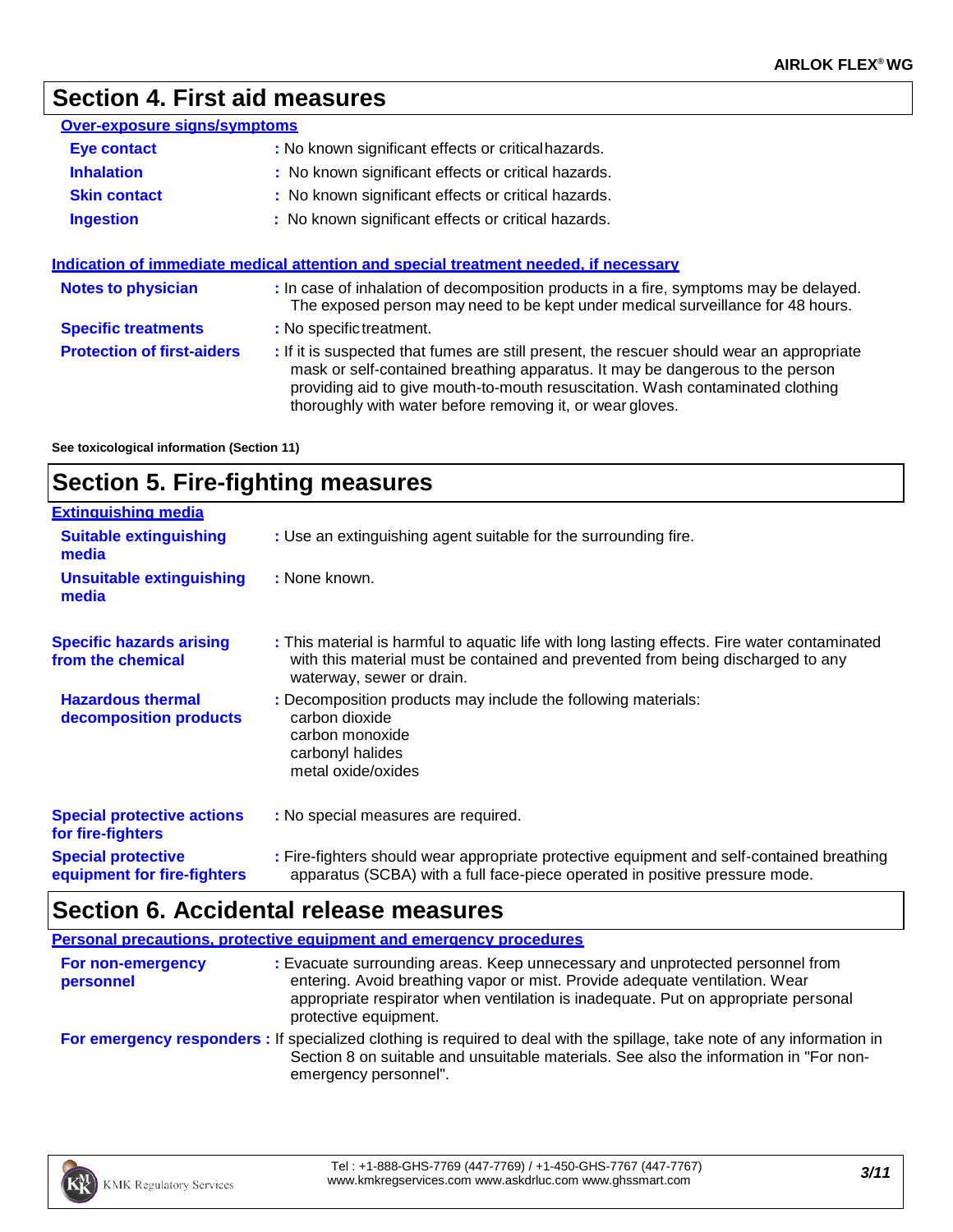### **Section 6. Accidental release measures**

**Environmental precautions :** Avoid dispersal of spilled material and runoff and contact with soil, waterways, drains and sewers. Inform the relevant authorities if the product has caused environmental pollution (sewers, waterways, soil or air). Water polluting material. May be harmful to the environment if released in large quantities.

### **Methods and materials for containment and cleaning up**

- 
- **Spill Example 20 :** Stop leak if without risk. Move containers from spill area. Approach release from upwind. Prevent entry into sewers, water courses, basements or confined areas. Wash spillages into an effluent treatment plant or proceed as follows. Contain and collect spillage with non-combustible, absorbent material e.g. sand, earth, vermiculite or diatomaceous earth and place in container for disposal according to local regulations (see Section 13). Dispose of via a licensed waste disposal contractor. Contaminated absorbent material may pose the same hazard as the spilled product. Note: see Section 1 for emergency contact information and Section 13 for waste disposal.

### **Section 7. Handling and storage**

### **Precautions for safe handling**

| <b>Protective measures</b>                                                       | : Put on appropriate personal protective equipment (see Section 8). Avoid exposure -<br>obtain special instructions before use. Do not handle until all safety precautions have<br>been read and understood. Do not get in eyes or on skin or clothing. Do not breathe<br>vapor or mist. Do not ingest. Avoid release to the environment. If during normal use<br>the material presents a respiratory hazard, use only with adequate ventilation or wear<br>appropriate respirator. Keep in the original container or an approved alternative made<br>from a compatible material, kept tightly closed when not in use. Empty containers retain<br>product residue and can be hazardous. Do not reuse container. |
|----------------------------------------------------------------------------------|-----------------------------------------------------------------------------------------------------------------------------------------------------------------------------------------------------------------------------------------------------------------------------------------------------------------------------------------------------------------------------------------------------------------------------------------------------------------------------------------------------------------------------------------------------------------------------------------------------------------------------------------------------------------------------------------------------------------|
| <b>Advice on general</b><br>occupational hygiene                                 | : Eating, drinking and smoking should be prohibited in areas where this material is<br>handled, stored and processed. Workers should wash hands and face before eating,<br>drinking and smoking. See also Section 8 for additional information on hygiene<br>measures.                                                                                                                                                                                                                                                                                                                                                                                                                                          |
| <b>Conditions for safe storage,</b><br>including any<br><b>incompatibilities</b> | : Store in accordance with local regulations. Store in original container protected from<br>direct sunlight in a dry, cool and well-ventilated area, away from incompatible materials<br>(see Section 10) and food and drink. Store locked up. Keep container tightly closed<br>and sealed until ready for use. Containers that have been opened must be carefully<br>resealed and kept upright to prevent leakage. Do not store in unlabeled containers.<br>Use appropriate containment to avoid environmental contamination.                                                                                                                                                                                  |

## **Section 8. Exposure controls/personal protection**

### **Control parameters**

### **Occupational exposure limits**

| <b>Ingredient name</b>     | <b>Exposure limits</b>                                          |
|----------------------------|-----------------------------------------------------------------|
| Crystalline silica, quartz | OSHA PEL Z3 (United States, 2/2013).                            |
|                            | TWA: 10 mg/m <sup>3</sup> 8 hours. Form: Respirable             |
|                            | TWA: 250 mppcf 8 hours. Form: Respirable                        |
|                            | ACGIH TLV (United States, 4/2014).                              |
|                            | TWA: 0.025 mg/m <sup>3</sup> 8 hours. Form: Respirable fraction |
|                            | NIOSH REL (United States, 10/2013).                             |
|                            | TWA: 0.05 mg/m <sup>3</sup> 10 hours. Form: respirable dust     |
| Diuron                     | ACGIH TLV (United States, 4/2014).                              |
|                            | TWA: $10 \text{ mg/m}^3$ 8 hours.                               |
|                            | OSHA PEL 1989 (United States, 3/1989).                          |
|                            | TWA: $10 \text{ mg/m}^3$ 8 hours.                               |
|                            | NIOSH REL (United States, 10/2013).                             |
|                            | TWA: $10 \text{ ma/m}^3$ 10 hours.                              |

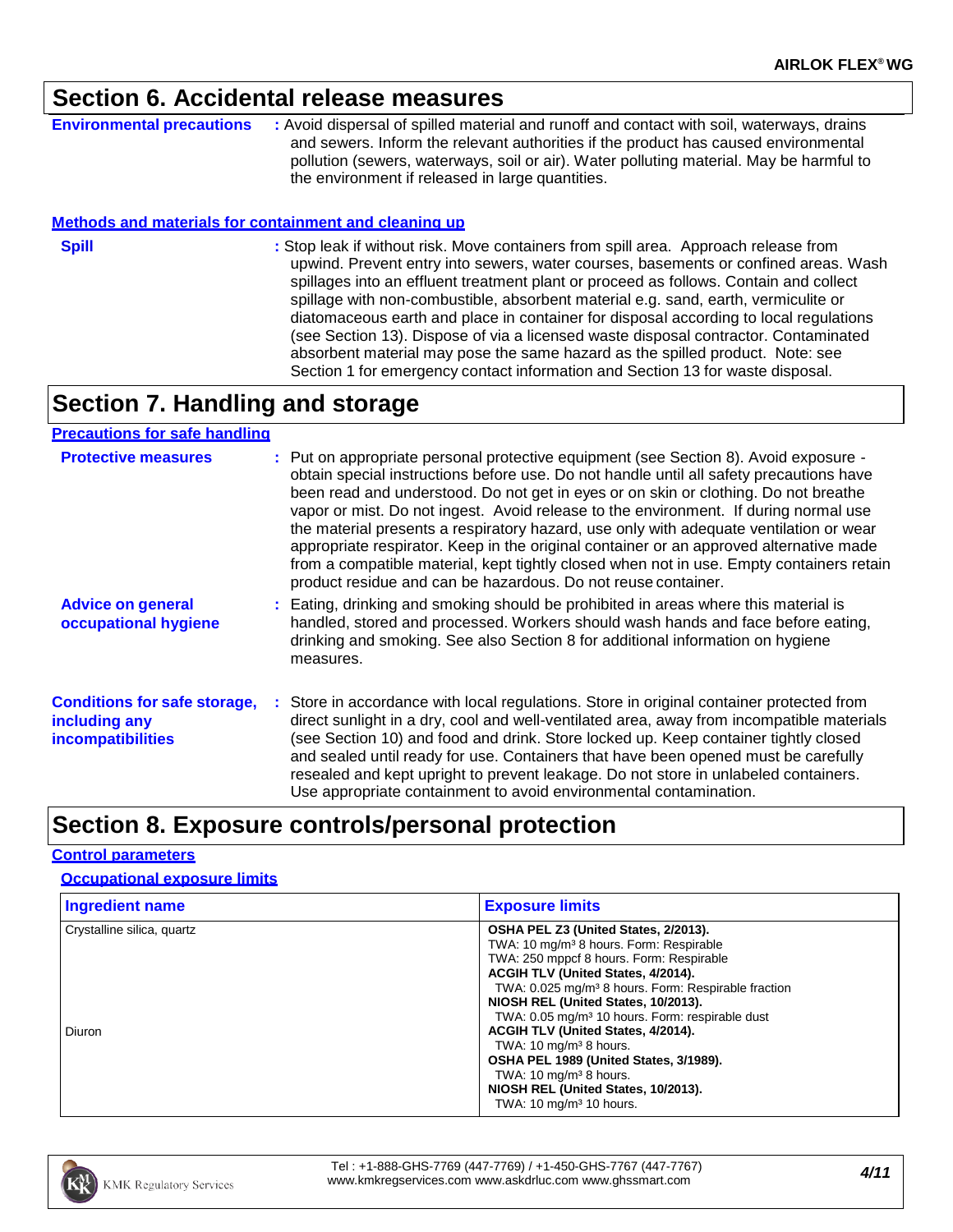# **Section 8. Exposure controls/personal protection**

| <b>Appropriate engineering</b><br><b>controls</b> | : If user operations generate dust, fumes, gas, vapor or mist, use process enclosures,<br>local exhaust ventilation or other engineering controls to keep worker exposure to<br>airborne contaminants below any recommended or statutory limits.                                                                                                                   |
|---------------------------------------------------|--------------------------------------------------------------------------------------------------------------------------------------------------------------------------------------------------------------------------------------------------------------------------------------------------------------------------------------------------------------------|
| <b>Environmental exposure</b><br><b>controls</b>  | : Emissions from ventilation or work process equipment should be checked to ensure<br>they comply with the requirements of environmental protection legislation.                                                                                                                                                                                                   |
| <b>Individual protection measures</b>             |                                                                                                                                                                                                                                                                                                                                                                    |
| <b>Hygiene measures</b>                           | : Wash hands, forearms and face thoroughly after handling chemical products, before<br>eating, smoking and using the lavatory and at the end of the working period. Ensure<br>that eyewash stations and safety showers are close to the workstation location.                                                                                                      |
| <b>Eye/face protection</b>                        | : Safety eyewear complying with an approved standard should be used when a risk<br>assessment indicates this is necessary to avoid exposure to liquid splashes, mists,<br>gases or dusts. If contact is possible, the following protection should be worn, unless<br>the assessment indicates a higher degree of protection: safety glasses with side-<br>shields. |
| <b>Skin protection</b>                            |                                                                                                                                                                                                                                                                                                                                                                    |
| <b>Hand protection</b>                            | : Chemical-resistant, impervious gloves complying with an approved standard should be<br>worn at all times when handling chemical products if a risk assessment indicates this is<br>necessary.                                                                                                                                                                    |
| <b>Body protection</b>                            | : Personal protective equipment for the body should be selected based on the task being<br>performed and the risks involved and should be approved by a specialist before<br>handling this product.                                                                                                                                                                |
| <b>Other skin protection</b>                      | : Appropriate footwear and any additional skin protection measures should be selected<br>based on the task being performed and the risks involved and should be approved by a<br>specialist before handling this product.                                                                                                                                          |
| <b>Respiratory protection</b>                     | : Use a properly fitted, air-purifying or supplied air respirator complying with an approved<br>standard if a risk assessment indicates this is necessary. Respirator selection must be<br>based on known or anticipated exposure levels, the hazards of the product and the safe<br>working limits of the selected respirator.                                    |

# **Section 9. Physical and chemical properties**

Tel : +1-888-GHS-7769 (447-7769) / +1-450-GHS-7767 (447-7767) Tel : +1-888-GHS-7769 (447-7769) / +1-450-GHS-7767 (447-7767)<br>[www.kmkregservices.com](http://www.kmkregservices.com/) [www.askdrluc.com](http://www.askdrluc.com/) [www.ghssmart.com](http://www.ghssmart.com/)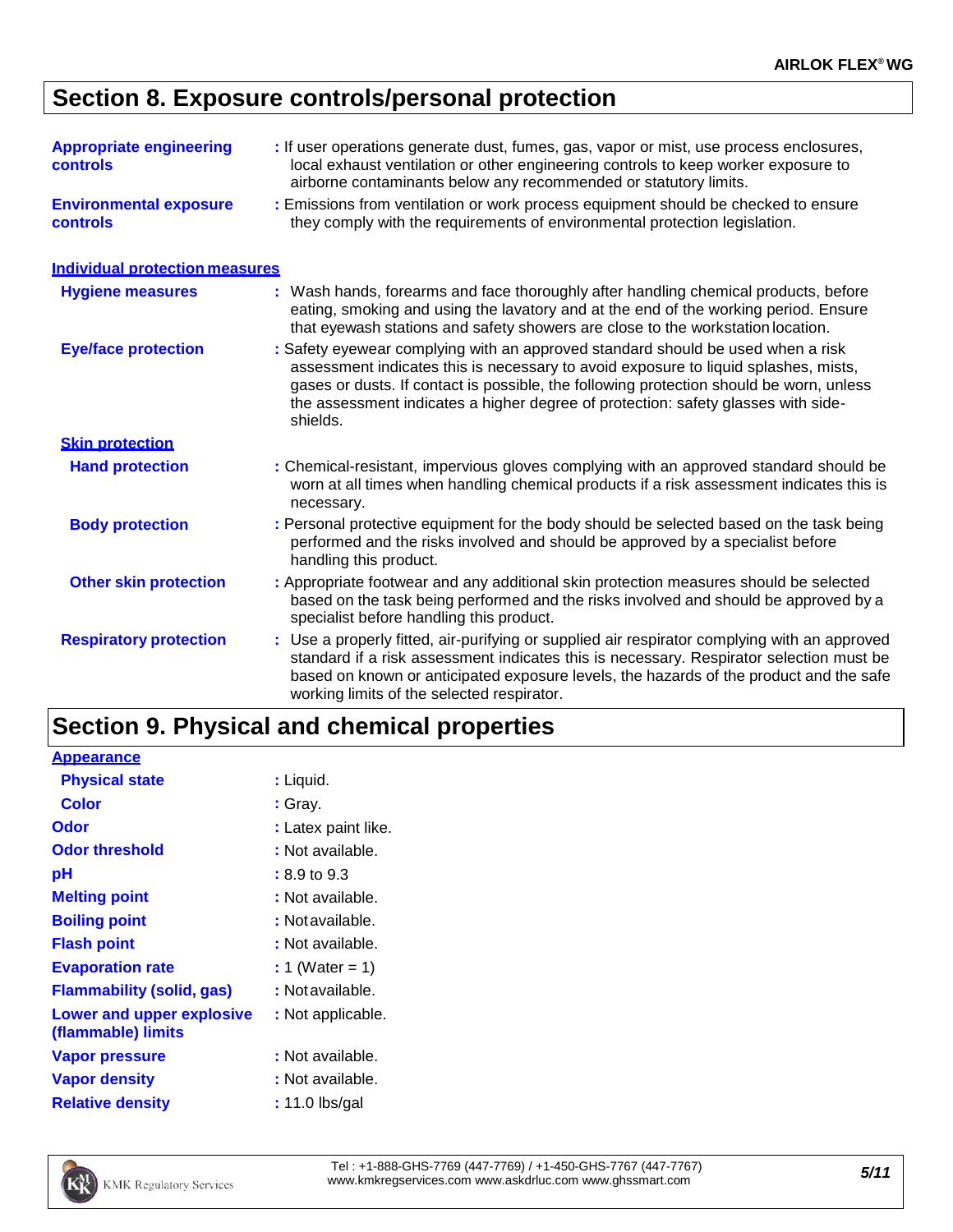# **Section 9. Physical and chemical properties**

| <b>Solubility</b>                                 | : Soluble in water. |
|---------------------------------------------------|---------------------|
| <b>Partition coefficient: n-</b><br>octanol/water | : Not available.    |
| <b>Auto-ignition temperature</b>                  | : Not applicable.   |
| <b>Decomposition temperature</b>                  | : Not available.    |
| <b>Viscosity</b>                                  | : 110-120KU         |

| Section 10. Stability and reactivity         |                                                                                                              |  |  |
|----------------------------------------------|--------------------------------------------------------------------------------------------------------------|--|--|
| <b>Reactivity</b>                            | : No specific test data related to reactivity available for this product or its ingredients.                 |  |  |
| <b>Chemical stability</b>                    | : The product is stable.                                                                                     |  |  |
| <b>Possibility of hazardous</b><br>reactions | : Under normal conditions of storage and use, hazardous reactions will not occur.                            |  |  |
| <b>Conditions to avoid</b>                   | : No specific data.                                                                                          |  |  |
| <b>Incompatible materials</b>                | : Reactive or incompatible with the following materials: oxidizing materials, strong acids,<br>strong bases. |  |  |
| <b>Hazardous decomposition</b><br>products   | : Under normal conditions of storage and use, hazardous decomposition products should<br>not be produced.    |  |  |

## **Section 11. Toxicological information**

### **Information on toxicological effects**

### **Acute toxicity**

| <b>Product/ingredient name</b>                  | <b>Result</b> | <b>Species</b> | <b>Dose</b> | <b>Exposure</b> |
|-------------------------------------------------|---------------|----------------|-------------|-----------------|
| Paraffin waxes and Hydrocarbon<br>waxes, chloro | LD50 Oral     | Rat            | 26100 mg/kg |                 |
| Diuron                                          | LD50 Dermal   | Rat            | >5000 mg/kg |                 |
|                                                 | LD50 Oral     | Rat            | 1 g/kg      |                 |
| 3-lodo-2-propynyl butylcarbamate                | LD50 Oral     | Rat            | 1470 mg/kg  |                 |
| Carbendazim                                     | LD50 Dermal   | Rabbit         | 8500 mg/kg  |                 |
|                                                 | LD50 Dermal   | Rat            | $2$ g/kg    |                 |
|                                                 | LD50 Oral     | Rat            | >5050 mg/kg |                 |

### **Irritation/Corrosion**

| <b>Product/ingredient name</b>                  | <b>Result</b>        | <b>Species</b> | <b>Score</b> | <b>Exposure</b>     | <b>Observation</b> |
|-------------------------------------------------|----------------------|----------------|--------------|---------------------|--------------------|
| Paraffin waxes and Hydrocarbon<br>waxes, chloro | Eves - Mild irritant | Rabbit         |              | 100 mg              |                    |
|                                                 | Skin - Mild irritant | Rat            |              | 24 hours 100 mg   - |                    |

### **Sensitization**

### There is no data available.

### **Carcinogenicity**

### **Classification**

| <b>Product/ingredient name</b>  | <b>OSHA IARC INTP</b> |    |         | <b>ACGIH EPA</b> | <b>NIOSH</b> |
|---------------------------------|-----------------------|----|---------|------------------|--------------|
| Calcium meta-silicate<br>Quartz |                       | 2A | Proven. | A <sub>2</sub>   |              |

**Specific target organ toxicity (single exposure)**



Tel : +1-888-GHS-7769 (447-7769) / +1-450-GHS-7767 (447-7767) [www.kmkregservices.com](http://www.kmkregservices.com/) [www.askdrluc.com](http://www.askdrluc.com/) [www.ghssmart.com](http://www.ghssmart.com/) *6/11*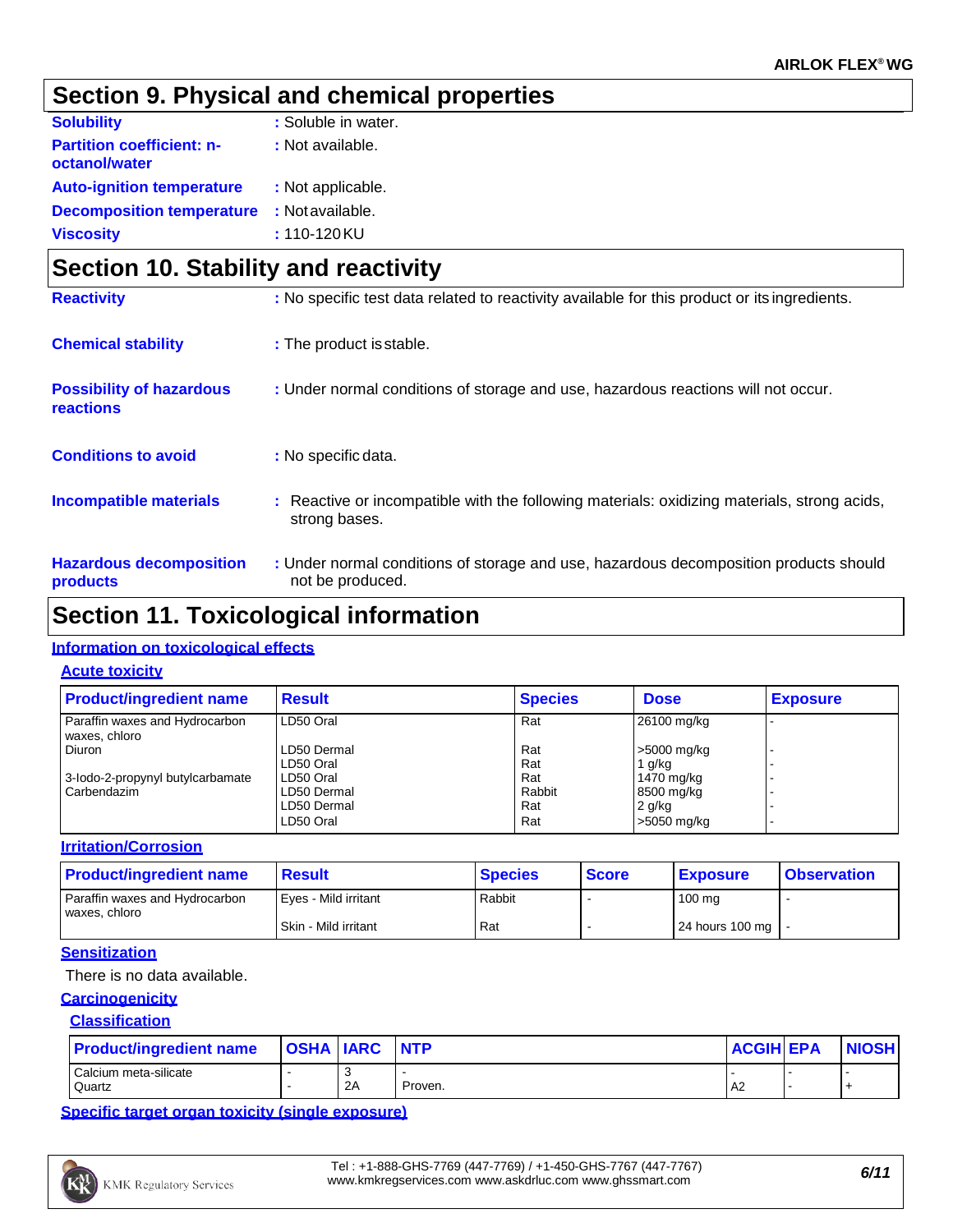### **AIRLOK FLEX® WG**

# **Section 11. Toxicological information**

| <b>Name</b>                      | <b>Category</b> | ∣ Route of<br><b>exposure</b> | <b>Target organs</b>         |
|----------------------------------|-----------------|-------------------------------|------------------------------|
| 3-lodo-2-propynyl butylcarbamate | Category 3      | Not applicable.               | Respiratory tract irritation |

### **Specific target organ toxicity (repeated exposure)**

| <b>Name</b>                | <b>Category</b> | ∣ Route of<br>exposure | <b>Target organs</b>                     |
|----------------------------|-----------------|------------------------|------------------------------------------|
| Crystalline silica, quartz | Category 1      | Not determined         | kidneys, respiratory tract<br>and testes |
| Diuron                     | Category 2      | Not determined         | Not determined                           |

### **Aspiration hazard**

There is no data available.

| <b>Information on the likely</b> | : Routes of entry anticipated: Oral, Dermal, Inhalation. |  |
|----------------------------------|----------------------------------------------------------|--|
| routes of exposure               |                                                          |  |

**Potential acute healtheffects**

| Eye contact         | : No known significant effects or critical hazards. |
|---------------------|-----------------------------------------------------|
| <b>Inhalation</b>   | : No known significant effects or critical hazards. |
| <b>Skin contact</b> | : No known significant effects or critical hazards. |
| <b>Ingestion</b>    | : No known significant effects or critical hazards. |

### **Symptoms related to the physical, chemical and toxicological characteristics**

| <b>Eye contact</b>  | : No known significant effects or critical hazards. |
|---------------------|-----------------------------------------------------|
| <b>Inhalation</b>   | : No known significant effects or critical hazards. |
| <b>Skin contact</b> | : No known significant effects or critical hazards. |
| <b>Ingestion</b>    | : No known significant effects or critical hazards. |

### **Delayed and immediate effects and also chronic effects from short and long term exposure**

| <b>Short term exposure</b>              |                                                                               |
|-----------------------------------------|-------------------------------------------------------------------------------|
| <b>Potential immediate</b><br>effects   | : No known significant effects or critical hazards.                           |
| <b>Potential delayed effects</b>        | : No known significant effects or critical hazards.                           |
| Long term exposure                      |                                                                               |
| <b>Potential immediate</b><br>effects   | : No known significant effects or critical hazards.                           |
| <b>Potential delayed effects</b>        | : No known significant effects or critical hazards.                           |
| <b>Potential chronic health effects</b> |                                                                               |
| <b>General</b>                          | : Causes damage to organs through prolonged or repeated exposure.             |
| <b>Carcinogenicity</b>                  | : May cause cancer. Risk of cancer depends on duration and level of exposure. |
| <b>Mutagenicity</b>                     | : No known significant effects or critical hazards.                           |
| <b>Teratogenicity</b>                   | : No known significant effects or critical hazards.                           |
| <b>Developmental effects</b>            | : No known significant effects or critical hazards.                           |
| <b>Fertility effects</b>                | : No known significant effects or critical hazards.                           |

### **Numerical measures of toxicity**

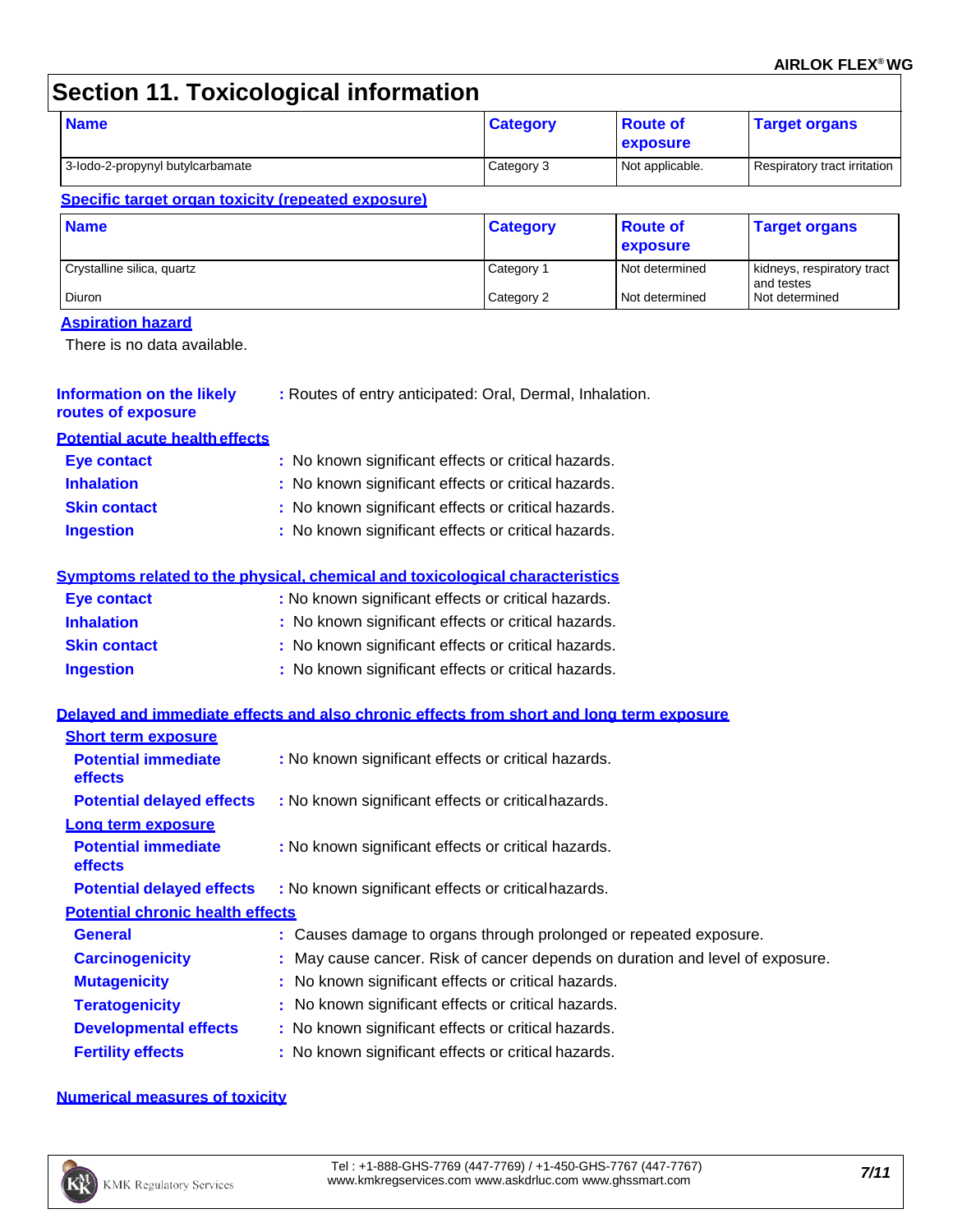## **Section 11. Toxicological information**

**Acute toxicity estimates**

There is no data available.

# **Section 12. Ecological information**

### **Toxicity**

| <b>Product/ingredient name</b>                  | <b>Result</b>                            | <b>Species</b>                                            | <b>Exposure</b> |
|-------------------------------------------------|------------------------------------------|-----------------------------------------------------------|-----------------|
| Paraffin waxes and Hydrocarbon<br>waxes, chloro | Acute LC50 160000 µg/L Fresh water       | Fish - Oncorhynchus mykiss                                | 96 hours        |
| Diuron                                          | EC50 1.4 mg/L                            | Daphnia                                                   | 48 hours        |
|                                                 | Acute EC50 2.26 µg/L Marine water        | Algae - Coccolithus huxleyi - Exponential<br>growth phase | 72 hours        |
|                                                 | Acute EC50 0.0007 mg/L Fresh water       | Algae - Pseudokirchneriella subcapitata                   | 96 hours        |
|                                                 | Acute EC50 0.005 mg/L Fresh water        | Aquatic plants - Lemna sp.                                | 96 hours        |
|                                                 | Acute LC50 380 µg/L Fresh water          | Crustaceans - Gammarus lacustris                          | 48 hours        |
|                                                 | Acute LC50 500 µg/L Fresh water          | Fish - Morone saxatilis - Larvae                          | 96 hours        |
|                                                 | Chronic NOEC 0.54 µg/L Marine water      | Algae - Coccolithus huxleyi - Exponential<br>growth phase | 72 hours        |
|                                                 | Chronic NOEC 26.4 ppb                    | Fish - Pimephales promelas                                | 60 days         |
| 3-lodo-2-propynyl butylcarbamate                | Acute EC50 0.16 ppm Fresh water          | Daphnia - Daphnia magna                                   | 48 hours        |
|                                                 | Acute LC50 500 ppb Fresh water           | Crustaceans - Hyalella azteca                             | 48 hours        |
|                                                 | Acute LC50 67 ppb Fresh water            | Fish - Oncorhynchus mykiss                                | 96 hours        |
|                                                 | Chronic NOEC 8.4 ppb                     | Fish - Pimephales promelas                                | 35 days         |
| Carbendazim                                     | Acute EC50 19.0562 mg/L Fresh water      | Algae - Scenedesmus acutus var. acutus                    | 96 hours        |
|                                                 | Acute EC50 >100000 µg/L Marine water     | Crustaceans - Cancer magister - Zoea                      | 48 hours        |
|                                                 | Acute EC50 20 µg/L Fresh water           | Daphnia - Daphnia magna                                   | 48 hours        |
|                                                 | Acute LC50 7 µg/L Fresh water            | Fish - Ictalurus punctatus - Yolk-sac fry                 | 96 hours        |
|                                                 | Chronic NOEC 33.5 to 36 µg/L Fresh water | Crustaceans - Crustacea                                   | 21 days         |
|                                                 | Chronic NOEC 3.1 ppb Marine water        | Daphnia - Daphnia magna                                   | 21 days         |

### **Persistence and degradability**

There is no data available.

### **Bioaccumulative potential**

| <b>Product/ingredient name</b> | $\mathsf{LogP}_\mathsf{ow}$ | <b>BCF</b>               | <b>Potential</b> |
|--------------------------------|-----------------------------|--------------------------|------------------|
| Diuron<br>Carbendazim          | 2.84<br>1.52                | 57<br><b>⊃.د</b><br>2.51 | low<br>low       |

**Mobility in soil**

**Soil/water partition coefficient (Koc)** 

**:** There is no data available.

### **Section 13. Disposal considerations**

**Disposal methods** : The generation of waste should be avoided or minimized wherever possible. Disposal of this product, solutions and any by-products should comply with the requirements of environmental protection and waste disposal legislation and any regional local authority requirements. Dispose of surplus and non-recyclable products via a licensed waste disposal contractor. Waste packaging should be recycled. Incineration or landfill should only be considered when recycling is not feasible. This material and its container must be disposed of in a safe way. Care should be taken when handling empty containers that have not been cleaned or rinsed out. Empty containers or liners may retain some product residues. Avoid dispersal of spilled material and runoff and contact with soil, waterways, drains and sewers.

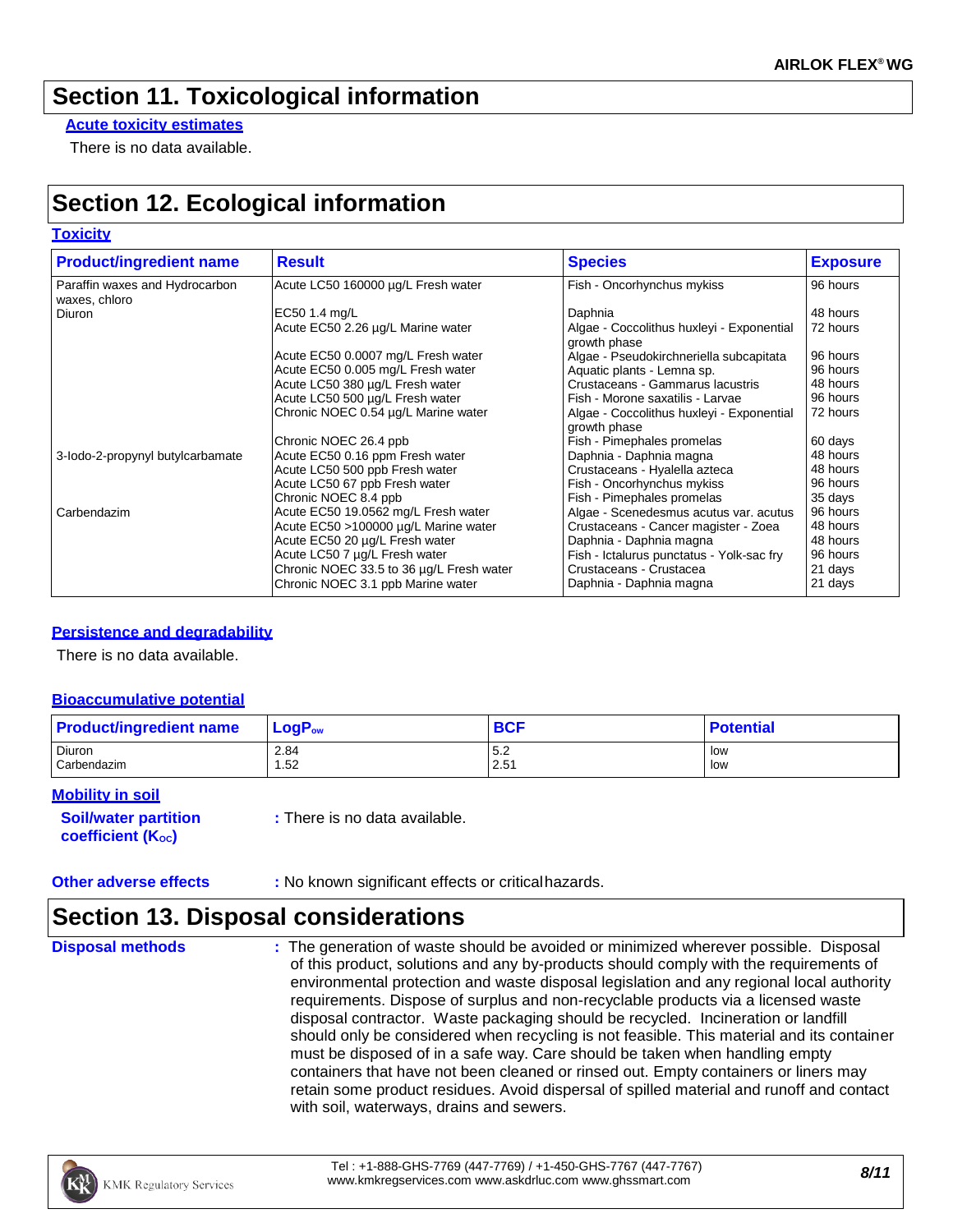## **Section 14. Transport information**

|                                      | <b>DOT Classification</b> | <b>IMDG</b>    | <b>IATA</b>    |
|--------------------------------------|---------------------------|----------------|----------------|
| <b>UN number</b>                     | Not regulated.            | Not regulated. | Not regulated. |
| <b>UN proper</b><br>shipping name    |                           |                |                |
| <b>Transport</b><br>hazard class(es) |                           |                |                |
| <b>Packing group</b>                 | $\blacksquare$            |                |                |
| <b>Environmental</b><br>hazards      | No.                       | No.            | No.            |
| <b>Additional</b><br>information     |                           |                |                |

**AERG :** Not applicable.

**Special precautions foruser : Transport within user's premises:** always transport in closed containers that are upright and secure. Ensure that persons transporting the product know what to do in the event of an accident or spillage.

**Transport in bulk according :** Not available. **to Annex II of MARPOL 73/78 and the IBC Code**

# **Section 15. Regulatory information**

| <b>U.S. Federal regulations</b>                                                                | : TSCA 8(a) PAIR: Diuron                                                         |  |  |  |  |  |
|------------------------------------------------------------------------------------------------|----------------------------------------------------------------------------------|--|--|--|--|--|
|                                                                                                | <b>TSCA 8(a) CDR Exempt/Partial exemption: Not determined</b><br>Not determined. |  |  |  |  |  |
|                                                                                                | Clean Water Act (CWA) 311: Formaldehyde; Diuron                                  |  |  |  |  |  |
| <b>Clean Air Act Section 112 : Not listed</b><br>(b) Hazardous Air<br><b>Pollutants (HAPs)</b> |                                                                                  |  |  |  |  |  |
| <b>Clean Air Act Section 602 : Not listed</b><br><b>Class I Substances</b>                     |                                                                                  |  |  |  |  |  |
| <b>Clean Air Act Section 602</b><br><b>Class II Substances</b>                                 | : Not listed                                                                     |  |  |  |  |  |
| <b>DEA List I Chemicals</b><br><b>(Precursor Chemicals)</b>                                    | : Not listed                                                                     |  |  |  |  |  |
| <b>DEA List II Chemicals</b><br><b>(Essential Chemicals)</b>                                   | : Not listed                                                                     |  |  |  |  |  |
| <b>SARA 302/304</b>                                                                            |                                                                                  |  |  |  |  |  |
| <b>Composition/information on ingredients</b>                                                  |                                                                                  |  |  |  |  |  |

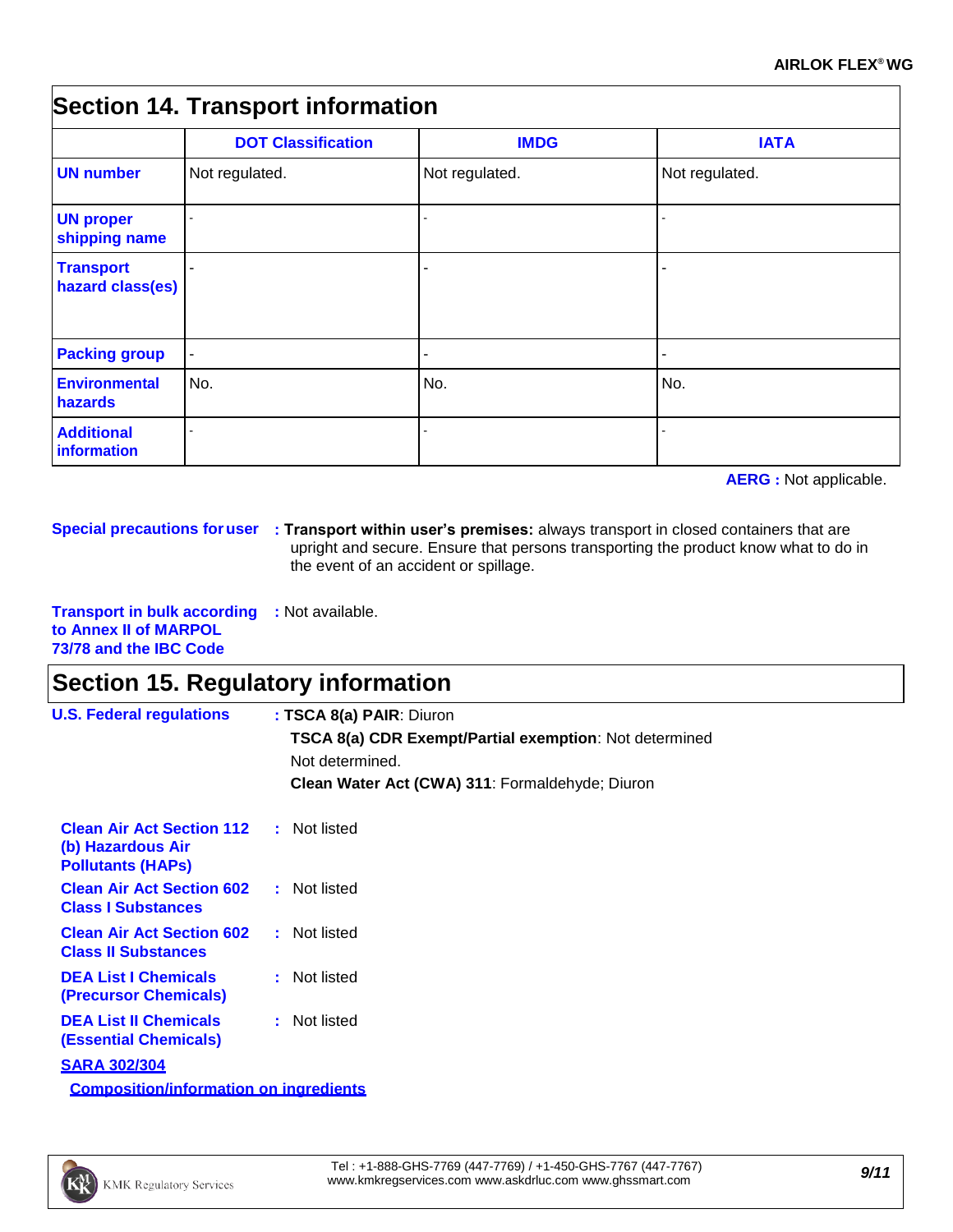## **Section 15. Regulatory information**

| ີ            |               |            | <b>SARA 302 TPQ</b> |           | <b>SARA 304 RQ</b> |           |
|--------------|---------------|------------|---------------------|-----------|--------------------|-----------|
| <b>Name</b>  | $\frac{9}{6}$ | <b>EHS</b> | (lbs)               | (gallons) | (lbs)              | (gallons) |
| Formaldehyde | $0 - 0.1$     | Yes.       |                     |           |                    |           |

**SARA 304 RQ :** Notapplicable.

### **SARA 311/312**

### **Classification :** Delayed (chronic) healthhazard

**Composition/information on ingredients**

| <b>Name</b>                                  | %         | <b>Fire</b><br><b>hazard</b> | <b>Sudden</b><br><b>release of</b><br><b>pressure</b> | <b>Reactive</b> | <b>Immediate</b><br>(acute)<br>health<br>hazard | <b>Delayed</b><br>(chronic)<br>health<br>hazard |
|----------------------------------------------|-----------|------------------------------|-------------------------------------------------------|-----------------|-------------------------------------------------|-------------------------------------------------|
| Paraffin waxes and Hydrocarbon waxes, chloro | $1 - 5$   | No.                          | No.                                                   | No.             | No.                                             | Yes.                                            |
| Crystalline silica, quartz                   | $1 - 5$   | No.                          | No.                                                   | No.             | No.                                             | Yes.                                            |
| Diuron                                       | $0 - 0.1$ | No.                          | No.                                                   | No.             | Yes.                                            | Yes.                                            |
| 3-lodo-2-propynyl butylcarbamate             | $0 - 0.1$ | No.                          | No.                                                   | No.             | Yes.                                            | No.                                             |
| Carbendazim                                  | $0 - 0.1$ | No.                          | No.                                                   | No.             | No.                                             | Yes.                                            |

### **State regulations**

- **Massachusetts :** The following components are listed: Limestone; Crystalline silica, quartz
- 
- **New York :** None of the components arelisted.
- **New Jersey :** The following components are listed: Limestone; Crystalline silica, quartz

**Pennsylvania : The following components are listed: Limestone; Crystalline silica, quartz;** Oxydipropanol; Rutile

### **California Prop. 65**

**WARNING:** This product contains a chemical known to the State of California to cause cancer.

| <b>Ingredient name</b>     | <b>Cancer</b> | <b>Reproductive</b> | No significant risk<br>level | <b>Maximum</b><br>acceptable dosage<br>level |
|----------------------------|---------------|---------------------|------------------------------|----------------------------------------------|
| Rutile                     | Yes.          | No.                 | No.                          | No.                                          |
| Crystalline silica, quartz | Yes.          | No.                 | No.                          | No.                                          |
| Diuron                     | Yes.          | No.                 | No.                          | No.                                          |
| Carbon black               | Yes.          | No.                 | No.                          | No.                                          |
| Formaldehyde               | Yes.          | No.                 | Yes.                         | No.                                          |

## **Section 16. Other information**

**Health :** 2 \* **Flammability :** 0 **Physical hazards :** 0

Caution: HMIS® ratings are based on a 0-4 rating scale, with 0 representing minimal hazards or risks, and 4 representing significant hazards or risks Although HMIS® ratings are not required on SDSs under 29 CFR 1910.1200, the preparer may choose to provide them. HMIS® ratings are to be used with a fully implemented HMIS® program. HMIS® is a registered mark of the National Paint & Coatings Association (NPCA). **HMIS® materials may be purchased exclusively from J. J. Keller (800) 327-6868.**

**The customer is responsible for determining the PPE code for this material.**

### **National Fire Protection Association (U.S.A.)**

**Health :** 2 **Flammability :** 0 **Instability :** 0

Reprinted with permission from NFPA 704-2001, Identification of the Hazards of Materials for Emergency Response Copyright ©1997, National Fire Protection Association, Quincy, MA02269. This reprinted material is not the complete and official position of the National Fire Protection **Association, on the referenced subject which is represented only by the standard in its entirety.**